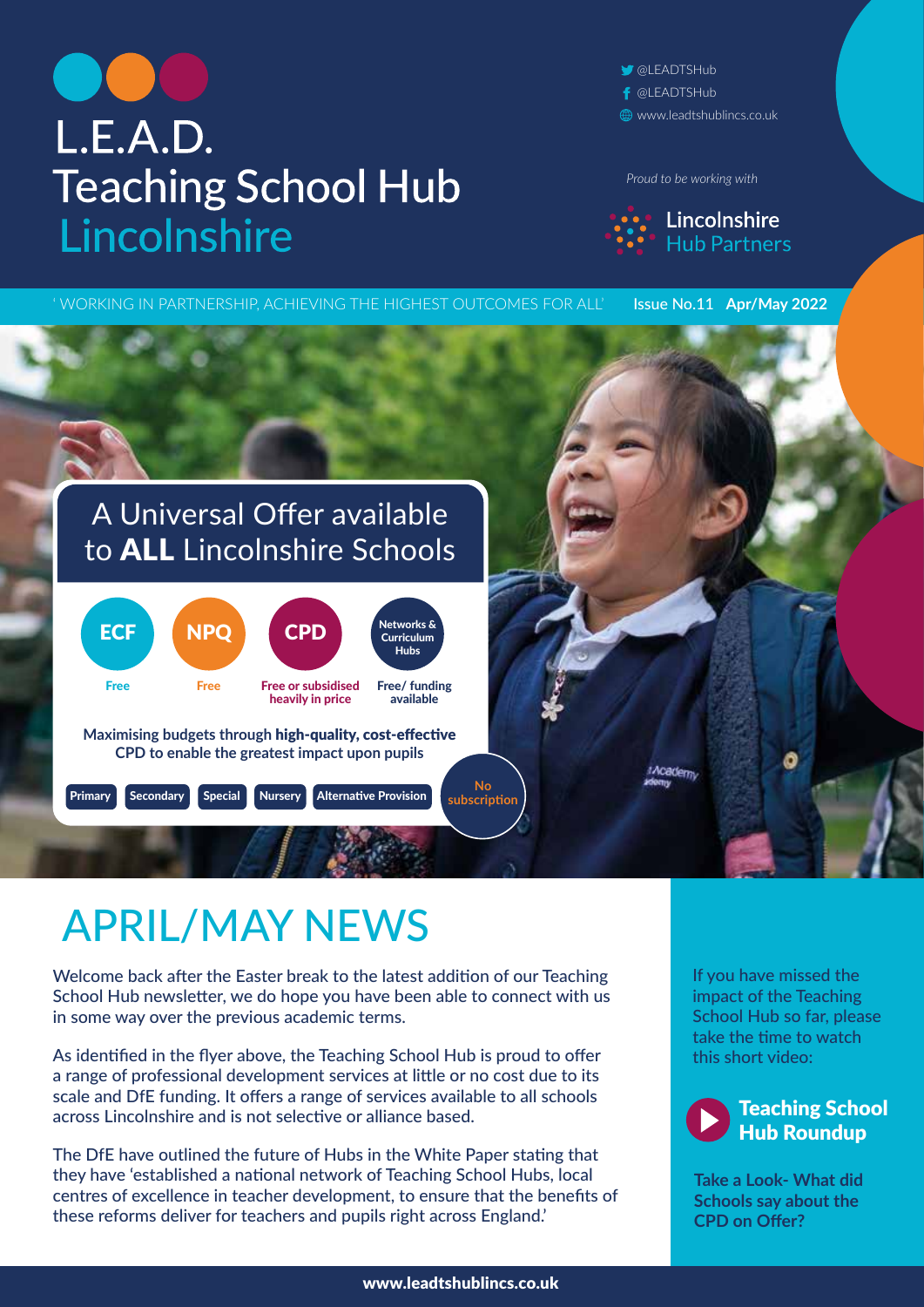## Breakfast Meetings

The Teaching School Hub would like to thank leaders from a range of schools and settings across the Easy Lindsey, West Lindsey, North Kesteven and Lincoln City districts. The input, collaboration and collective thinking around future CPD was a real privilege to be part of.

Do not miss your opportunity to meet o[ther leaders locally and share your](https://forms.office.com/Pages/ResponsePage.aspx?id=HCBDF7GBoEOqWbJW_OwBUUWaoVbtveBAirH19dsSmnlUQ0JNWEhYTlk3OTlOQzhHMVhINko1Vk9QMCQlQCNjPTEu)  views if you were unable to attend these events. We have the following district breakfast events remaining:

**BOSTON** Monday 9th May **SOUTH HOLLAND** Tuesday 17th May

**SOUTH KESTEVEN** Thursday 19th May



8.30am-10am - Breakfast included

We are currently looking ahead to September 2022 and our offer for the next academic year, we welcome your thoughts on any future professional development opportunities you would like us to consider.

If you are unable to attend please do not hesitate in contacting us via email to: admin@leadtshub.co.uk

## A range of useful documents and updates

A range of documents which have been released before the Easter Break. Click on boxes for more information.

**[White Paper](https://www.gov.uk/government/news/schools-white-paper-delivers-real-action-to-level-up-education)  Full**



**[SEND Paper](https://assets.publishing.service.gov.uk/government/uploads/system/uploads/attachment_data/file/1063620/SEND_review_right_support_right_place_right_time_accessible.pdf)  Full**

**[SEND Paper](https://drive.google.com/file/d/1qj1O7X8Rb552DSNoAy1Ye8SAbplTREGI/view)  Summary**

## OFSTED Subject Review Documents

**Useful for Subject Leaders to [support them in their leadership](https://www.leadtshublincs.co.uk/page/?title=Curriculum+Ofsted+Subject+Reviews&pid=27)**

**Early Years [Expectations](https://www.gov.uk/government/publications/ofsted-eif-inspections-and-the-eyfs/the-eyfs-in-schools)** **[Ofsted's work](https://www.gov.uk/government/speeches/amanda-spielman-at-the-nursery-world-business-summit-2022?utm_medium=email&utm_campaign=govuk-notifications-topic&utm_source=afa7ef13-8152-41d1-a399-fd7f53c9c94d&utm_content=daily)  on Recovery**



Schools of the Future

Defining New Models of Education<br>for the Fourth Industrial Revolution



## Further Reading

**Schools of the Future** - An international paper which considers the [curriculum which bes](https://www3.weforum.org/docs/WEF_Schools_of_the_Future_Report_2019.pdf)t support pupils for the future.

Click **here** to find out more.

"Teachers are the experts of learning, do they understand the Science and complexities around this?"

"Teachers are brain changers. Thus it would seem obvious that an understanding of the brain - the organ for learning- would be critical to a teacher's readiness to work with students."

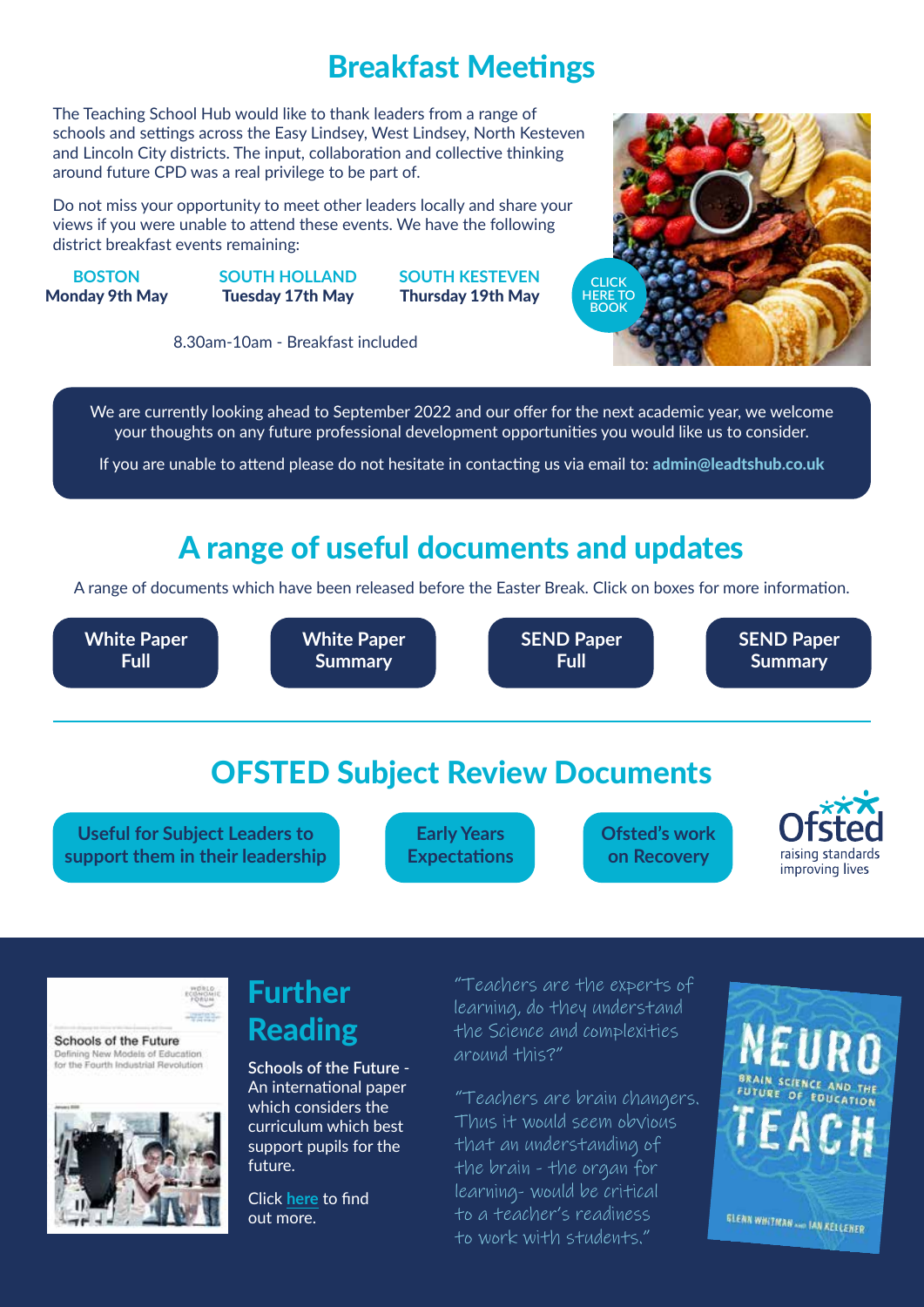# NPQ

## NPQ Feedback Summary from Participants: 62% Exceptional 99% Good+

The DfE portal for signing up to NPQs is still closed and will open in May. Given the continued commitment by the DfE to fund NPQs, it may be beneficial to start the planning process across the setting, developing and investing in both leaders and teachers.

Comment from a participant: 'It has really changed the view of my role as a leader so far,  $I$  now have an effective toolkit and the research to back my approach.'

#### Do you have an English Lead who would benefit from Professional Development?

The new Leading Literacy NPQ will be available from September. We are keen to ensure that Lincolnshire supports leaders in accessing this programme which will be underpinned by the latest research and the toolkit to support this role.

#### Do you have an Early Years Lead who would benefit from Professional Development?

The new Leading Early Years NPQ will be available from September. In leading such a crucial phase, this will provide the Early Years leaders with the necessary skills and thinking.

#### **Leadership Qualifications**

#### NPQH

For current or aspiring head teachers to develop the skills required for the role and engage with the latest research related to learning and leadership.

#### **NPOSL**

For current or aspiring senior leaders to develop the skills required for the role and engage with the latest research related to learning and leadership.

#### **Specialist Qualifications**

#### NPQBC

For leaders of behaviour or pastoral leads. QTS is not required to engage with this programme. This qualification focuses on the tools and research related to behaviour and developing a positive school wide culture which underpins learning.

#### NPQLT

For middle or phase leaders responsible for subject and curriculum leadership identifying approaches, tools and research for maximising your impact.

#### NPQLTD

For those leaders and teachers who are engaged in developing other teachers in their role. This qualification unpicks the tools and skills necessary for this role.

## **Funding still available to ALL schools- NPQs a[re FREE for 202](https://www.leadtshublincs.co.uk/page/?title=NPQ+Programmes&pid=23)2/23**

WANT TO FIND OUT MORE ABOUT EACH NPQ

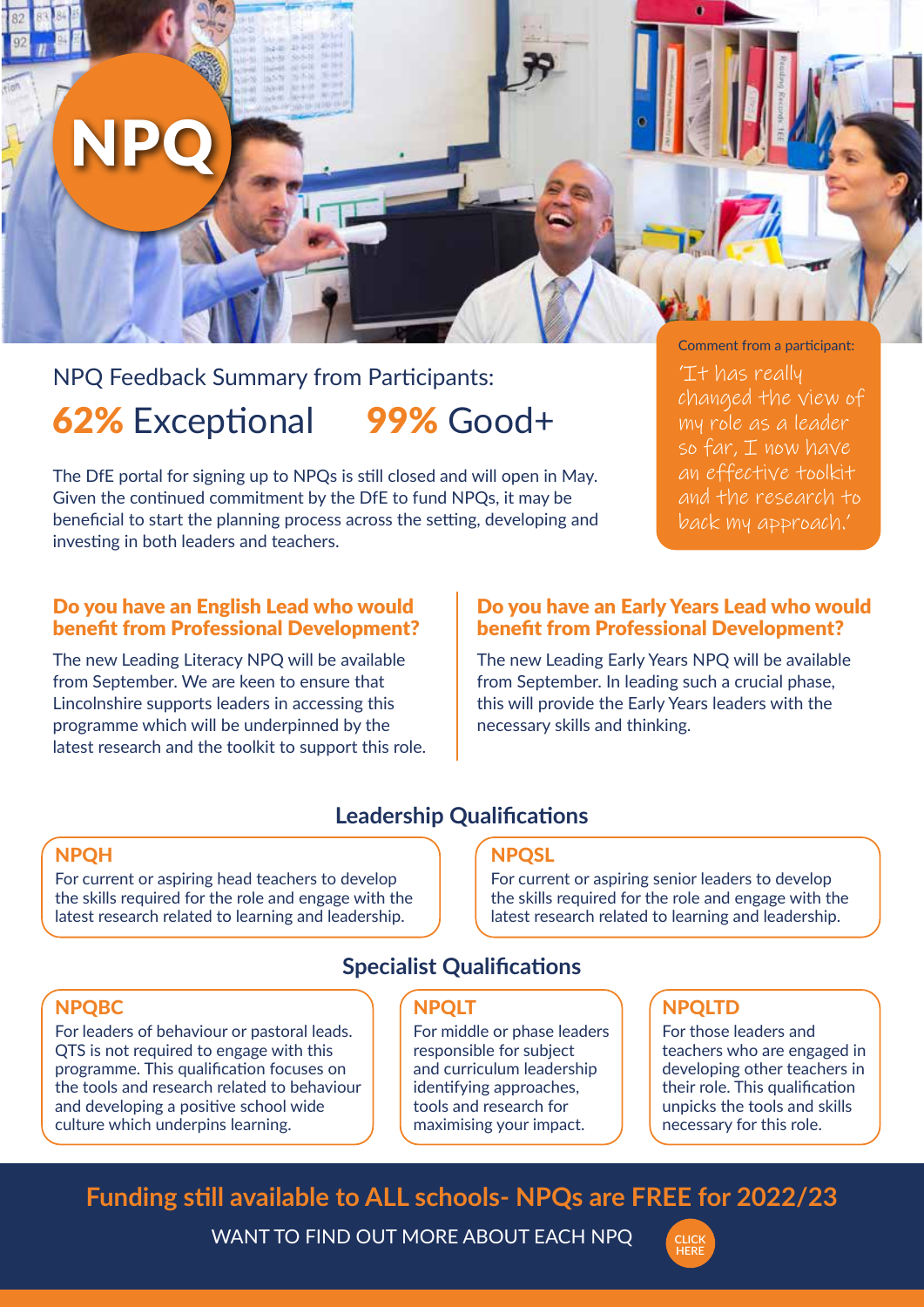## **ECF**

## ECF Updates for ECTs and Mentors

## September Sign Up

If you are appointing a newly qualified teacher for September, the registration on the DfE portal is not yet open. Following feedback, the DfE are reviewing their portal currently to ensure that the process is more efficient for schools and Hubs. We will inform Lincolnshire schools when this becomes available.

**Please do not hesitate to contact** stacey@leadtshub.co.uk **who can support you with any specific queries.**

"THE MOST VALUABLE RESOURCE THAT ALL TEACHERS HAVE IS EACH OTHER, WITHOUT COLLABORATION OUR GROWTH IS LIMITED TO OUR OWN PERSPECTIVES."

ROBERT JOHN MEEHAN

Department for Education

## DfE Updates:

The DfE has published new guidance regarding the ECF. This guidance covers the most common questions regarding ECF. We hope will be a valuable resource. Click on your chosen guidance subject for more information.

ECF induction and training: additional information for [EARLY CAREER TEACHERS](https://manage-training-for-early-career-teachers.education.gov.uk/pages/ect-additional-information)

- Manage training for early career teachers

[ECF induction and training:](https://manage-training-for-early-career-teachers.education.gov.uk/pages/school-leader-additional-information)  additional information for SCHOOL LEADERS

- Manage training for early career teachers

[ECF induction and training:](https://manage-training-for-early-career-teachers.education.gov.uk/pages/mentor-additional-information)  additional information for **MENTORS** 

Rockmyclassroom.com

- Manage training for early career teachers

### Summer Term Local Group Sessions

All September 2021 cohort of ECTs have been assigned to their summer term local group sessions. Dates of these sessions were sent back in early November 2021.

If there are any questions about the events or ECTs cannot see that they have been booked onto their relevant session, please get in touch with Stacey - **stacey@leadtshub.co.uk**

Further information about [ECF and AB](https://www.leadtshublincs.co.uk/page/?title=ITT%2FEarly+Career%2FAB&pid=7)  Services **HERE**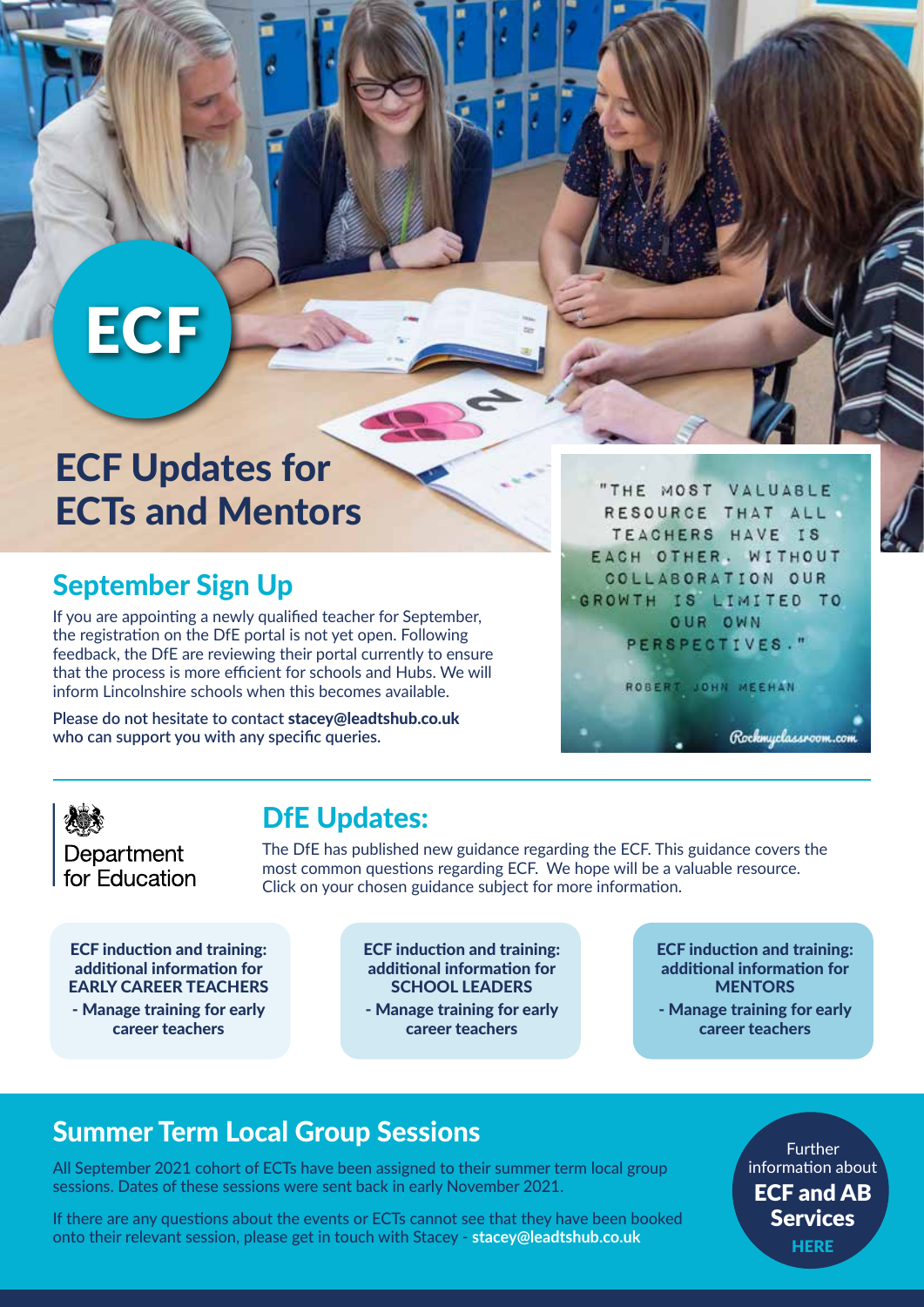

## Curriculum Hubs **...under the spotlight this month**<br>C<sub>PD</sub>



### Singing is at the heart of everything we do

Lincolnshire Music Education Hub is a partner in Music Education Hubs East Midlands (MEHEM), a consortium representing the cities and counties of the East Midlands.

MEHEM are delighted to announce this year's MEHEM CPD day for classroom teachers, singing teachers and vocal leaders; 'Singing at the heart of everything we do.'

The day will include a keynote speech by Hallé conductor, Matt Roughley, followed by a session on good vocal health.

There will then be three workshop sessions with over 15 sessions to choose from including:

- Songs as springboards to creativity (KS1),
- Developing the non-specialist teacher Initiating, delivering and developing singing activities in the classroom,
- Upscaling your Choir (KS3+)
- Singing at the heart of the Model Curriculum (KS3),
- and The Unconditional Vocal Teacher

#### **The eve[nt will take place online on Friday 1st July](https://www.mehem.org/cpd/mehem-conference-2022/mehem-conference-2022.aspx#book) 2022, 9.30am-3.30 pm**

For details and to book **here**.

## Supporting Recovery – Twilights and PD

#### ONLINE, MODULAR, & FREE **Suitable for Senior and Middle Leaders**

We have more Twilights coming up for any schools who could not attend earlier in the year and we have now launched our modular training programme. Both present a great opportunity for senior, middle or aspirant leaders to engage with the EEF and Research Schools Network with a focus on using evidence to support decision making and exploring best bets for supporting the most vulnerable learners.



### **Twilights**

These online foundational sessions, introduce scho[ol leaders to evidence informed practice](https://forms.office.com/pages/responsepage.aspx?id=dQgwLceZsEOZQ_rFNhedWXJDMfyX-u1MmWYYMevs6LVUOFFORTJWVzAxSlBUTzRRUjNETVlVSDBCMC4u) and aim to support schools in their recovery, school improvement and planning for 2022/23.

- Twilight 1: Exploring the challenges (90 minutes)
- Twilight 2: Preparing and planning for recovery (90 minutes)



The next date for Twilights is Tuesday 26th April. Delegates can sign up here.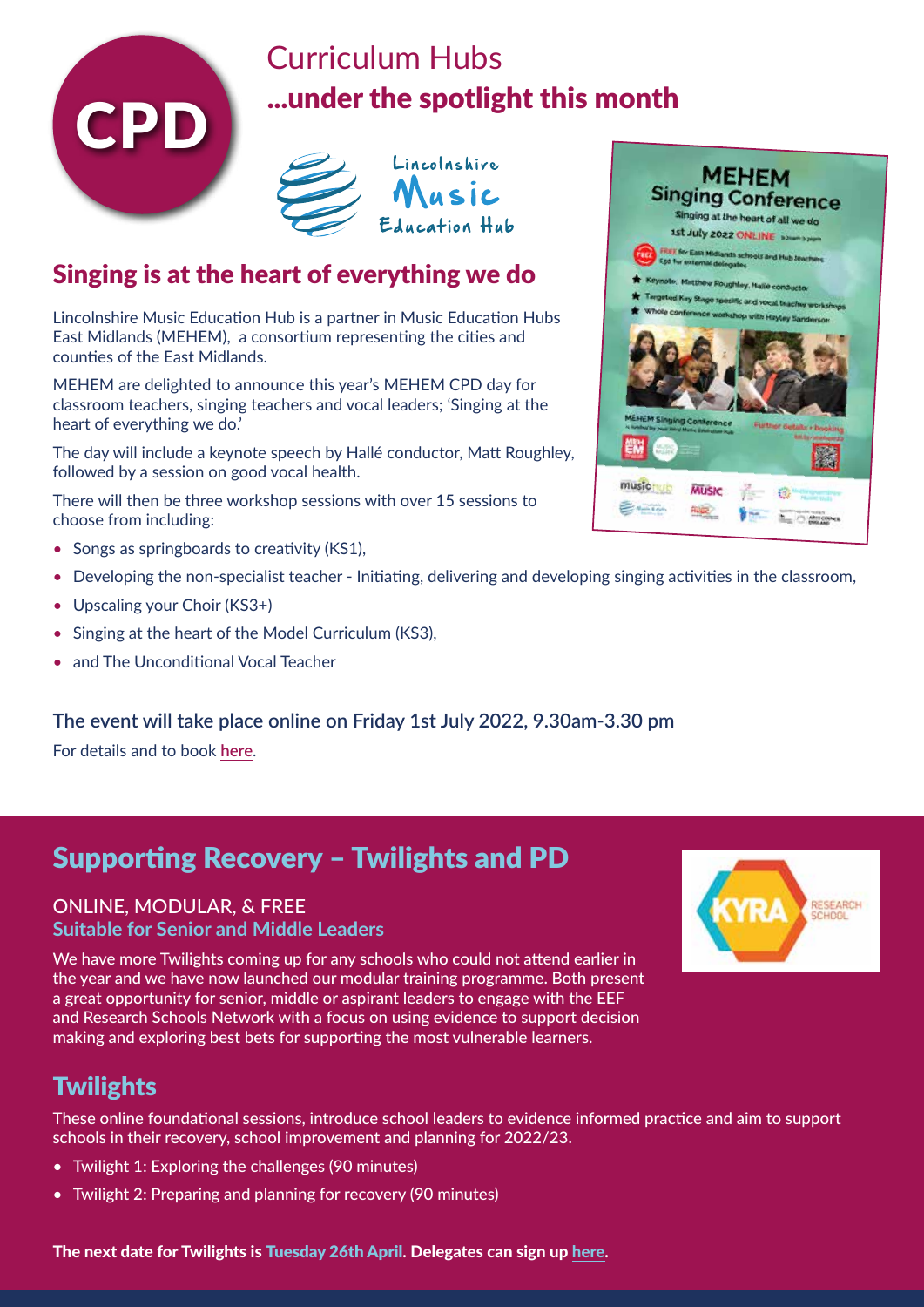## CPD PROGRAMME

In addition to the introductory twilights, schools can also access a CPD programme which goes into greater depth - *'Supporting Recovery: looking forward'.* This modular programme has been designed to support school leaders to make purposeful use of educational evidence, identify areas for development and enact strategies to improve teaching and learning.

**All sessions run from 12.30pm-3.30pm and are delivered online.**

#### Session 1



**Module One** The Tiered Approach: Unpacking High Quality Teaching



**Module Two**

Unpacking High Quality Teaching Contd: Diagnostic Assessment

#### Session 2



**Module Three** Unpacking High Quality Teaching Contd: Best Bets and Missteps



#### **Module Four** Using Evidence in

Choosing Interventions and Approaches

#### Session 3



**Module Five** Evidence Informed Wider Strategies



#### **Module Four** Towards Evidence Informed School Improvement Planning

#### We have two cohorts starting in late May and early June.



JUNE COHORT DATES 1[0th June 24th June 1st Ju](https://forms.office.com/pages/responsepage.aspx?id=dQgwLceZsEOZQ_rFNhedWXJDMfyX-u1MmWYYMevs6LVURFhOSkk4R1hGRVhQT0E1RlpONUJOUDI3MS4u)ly Booking link **here**